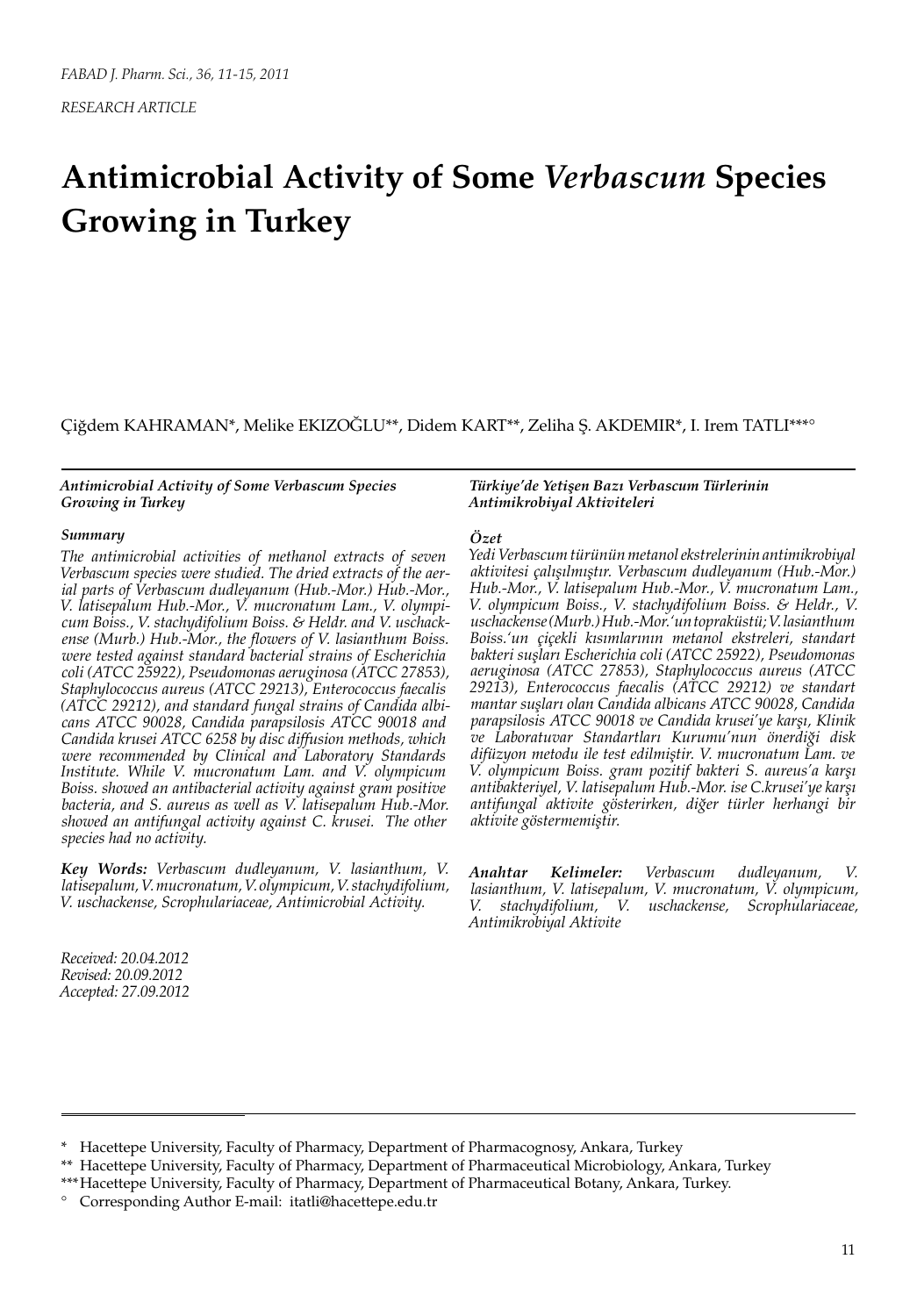## **INTRODUCTION**

The genus *Verbascum*, commonly known as "mullein", is a widespread genus of the family Scrophulariaceae, which comprises more than 2500 species worldwide. This taxon is represented by 233 species, 196 of which are endemic, in the flora of Turkey (1-3). Some *Verbascum* species have been used for their medicinal effects in Turkey. Their flowers have mucolytic and expectorant effects, and the leaves have been used as diuretic, sudorific, expectorant, sedative and antidiarrheic in traditional Turkish medicine (4). Turker and Camper showed that *K. pneumoniae* and *S. aureus* showed sensitivity to the Mullein, which may explain why Mullein is used in folk medicine to treat respiratory disorders (caused by *K. pneumoniae* and *S. aureus*) and urinary tract infections (caused by *K. pneumoniae*) (5).

Antiviral, antimicrobial, antimalarial, antioxidant, anti-inflammatory, antinociceptive, antitumor, anticancer, cytotoxic, immunomodulatory, antiulcerogenic, antihepatotoxic, antihyperlipidemic, antitussive and antigermination activities of *Verbascum* species have been previously reviewed (6).

This study is aimed to investigate the potential antimicrobial activity of *Verbascum* species growing in Turkey against bacterial and fungal strains.

## **MATERIALS and METHODS**

## **Plant materials**

Plant materials were collected from different region of Turkey during the flowering time. The voucher specimens were deposited in the herbarium of the Faculty of Pharmacy, Hacettepe University and Faculty of Science, Gazi University, Ankara, Turkey.

*Verbascum dudleyanum* (Hub.-Mor.) Hub.-Mor : Burdur, South shore of Lake Salda, wet locations by the lake, alt. 1170 m (HUEF 02001)

*Verbascum lasianthum* Boiss. ex Bentham: Izmir, Urla, Ucahirlar (HUEF 99139)

*V. mucronatum* Lam.: Aksaray, Aksaray to Ulukışla, 17th km (GAZI 10097)

*Verbascum latisepalum* Hub.-Mor. : Burdur, Burdur to Cavdir, *Pinus brutia* forest, alt. 800 m (HUEF 02007).

*Verbascum olympicum* Boiss.: Bursa, Uludağ, 1800 m (GAZI 10135)

*Verbascum stachydifolium* Boiss. & Heldr : Konya, from Konya to Ankara, 65 km N. of Konya, alt. 900 m (GAZI 10165)

*Verbascum uschackense* (Murb.) Hub.-Mor.: Afyon, 5 km from Afyon to Konya, alt. 700–800 m (GAZI 10121)

## **Preparation of the plant materials**

Seven samples of air dried parts (the aerial parts and the flowers) of the plants were extracted with methanol using an evaporator without any vacuum, at room temperature. Extracts were filtered and the combined MeOH extracts were concentrated under reduced pressure at 40°C, and were stored at –20°C for further analyses. Each of the plant extracts were dissolved in methanol and used in the antimicrobial assay.

## **Antimicrobial assay**

Antibacterial and antifungal activities were determined using the disc diffusion test method as recommended by Clinical and Laboratory Standards Institute (7,8). Plant extracts were tested against three bacteria including one Gram positive (*Staphylococcus aureus* ATCC 29213) and two Gram negative microorganisms (*Escherichia coli* ATCC 25922, *Pseudomonas aeruginosa* ATCC 27853) as well as for antifungal activities against three yeasts (*Candida albicans* ATCC 90028, *Candida krusei* ATCC 6258, *Candida parapsilosis* ATCC 90018). The inoculum densities were approximately 0.5 McFarland (1.5x10<sup>8</sup>cfu/mL) for bacteria and fungi, respectively. Antibacterial activity test was performed on a Mueller-Hinton Agar (MHA, Difco, USA). Mueller-Hinton Agar plus 2% glucose and 0.5 µg/mL methylene blue dye (GMB) was used as the culture medium for antifungal activity test. Empty sterilized discs of 6 mm in diameter with 20 µl capacity (Schleicher&Shüll No: 2668, Germany) were impregnated with the dissolved extracts and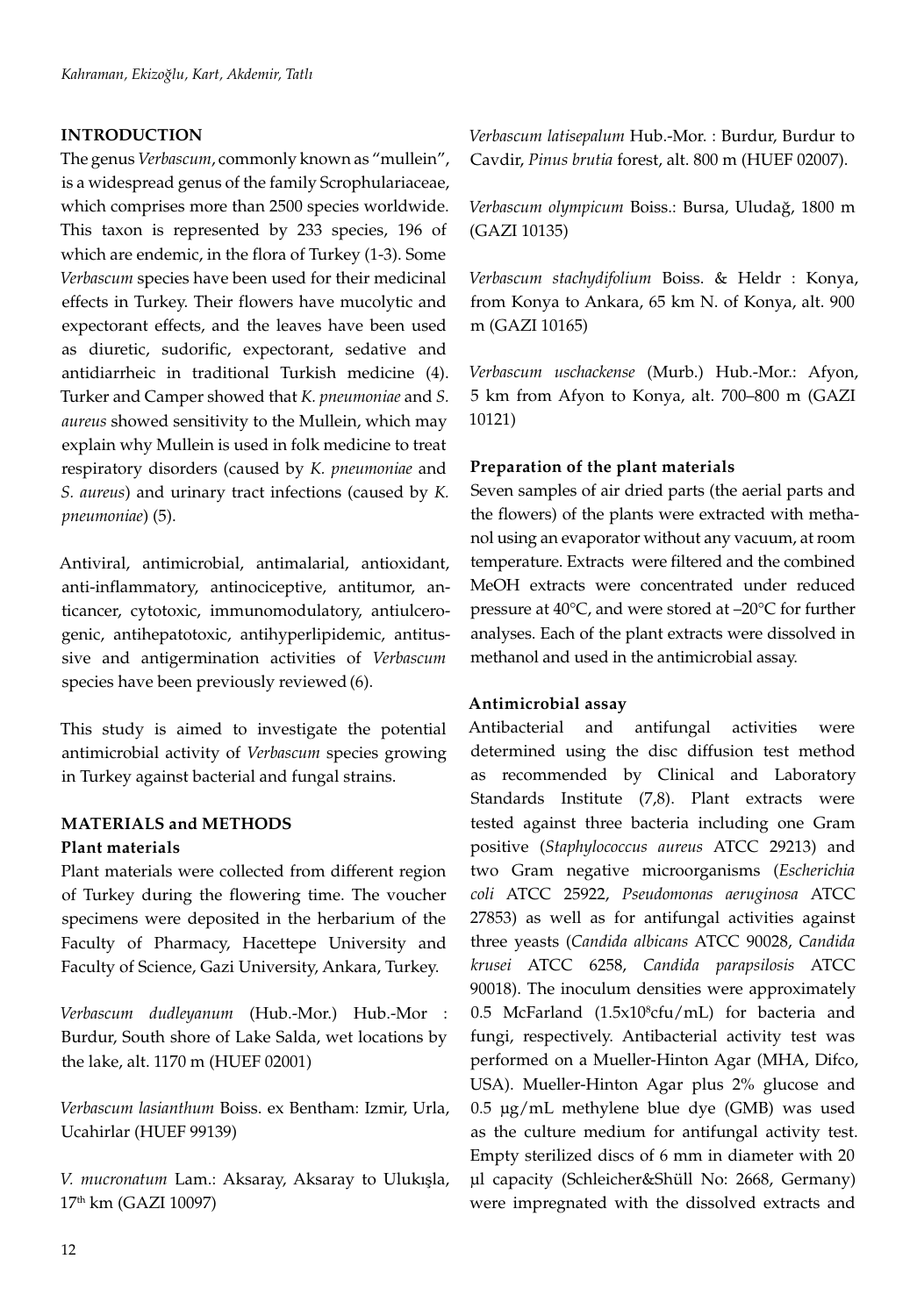dried in room temperature. The bacteria and fungi strains were inoculated on MHA and GMB agar surfaces homogenously, using sterile swabs. The discs were placed on the inoculated agar plates and were incubated overnight at 37°C. The inhibition zones around the discs were measured in millimeters. Ciprofloxacin and fluconazole were used as reference compounds for bacteria and fungi, respectively.

#### **RESULTS and DISCUSSION**

The antimicrobial activity results of the *Verbascum* species against standard strains of Gram positive, Gram negative bacteria and fungi were given in Table I. As can seen in table 1, *V. mucronatum* and *V. olympicum* showed antibacterial activity against *S. aureus*, a gram positive bacteria, and *V. latisepalum* showed antifungal activity against *C.krusei*, however, none of the other extracts had inhibition zones.

Antimicrobial activities of *V. qulebriu* (9), *V. blattaria*, *V. bombyciferum*, *V. chaixii*, *V. dumulosum*, *V. nigrum*, *V. olympicum*, *V. phlomoides*, *V. phoeniceum* and *V. roripifolium* (10), *V. sinaiticum* (11), *V. macrurum* (12) have been demonstrated previously." Additionally, antimicrobial activities of *V. olympicum*, *V. prusianum*, and *V. bombyciferum* have been investigated against *Escherichia coli* ATCC 11230, *Micrococcus luteus* La 2971, *Staphylococcus aureus* ATCC 6538P, *Salmonella thyphi* ATCC 19430, *Klebsiella pneumoniae* UC57, *Pseudomonas aeruginosa* ATCC 27893, *Corynebacterium xerosis* CCM 2824, *Bacillus cereus* ATCC 7064, *Bacillus megaterium* DSM 32, *Mycobacterium smegmatis* CCM 2067*, Proteus vulgaris* ATCC 8427, *Candida albicans* ATCC 10231, *Rhodotorula rubra*, and *Saccharomyces cerevisiae* ATCC 9763 using the agar disc diffusion method (12). *Verbascum* L. species showed antimicrobial activity against the Gr(+) bacteria such as *Micrococcus* 

**Table 1.** Table 1: In vitro antimicrobial activity of the *Verbascum* species by disc diffusion method

| <b>Plant Extracts</b>                            | Zones of inhibition (mm)       |                              |                             |                                  |                               |                                      |
|--------------------------------------------------|--------------------------------|------------------------------|-----------------------------|----------------------------------|-------------------------------|--------------------------------------|
|                                                  | <b>Bacteria</b>                |                              |                             | Fungi                            |                               |                                      |
|                                                  | S. aureus<br><b>ATCC 29213</b> | E. coli<br><b>ATCC 25922</b> | P. aeruginosa<br>ATCC 27853 | C. albicans<br><b>ATCC 90028</b> | C. krusei<br><b>ATCC 6258</b> | C. parapsilosis<br><b>ATCC 90018</b> |
| V. dudleyanum<br>$(924 \text{ µg}/20 \text{µl})$ | $\mathsf X$                    | $\mathsf X$                  |                             |                                  |                               |                                      |
| V. lasianthum<br>200 µg/20 µl                    | $\mathbf x$                    | $\boldsymbol{\chi}$          |                             | $\mathbf x$                      | $\mathbf{x}$                  | $\mathbf x$                          |
| V. latisepalum<br>1097 µg/20 µl                  | $\mathsf X$                    | $\mathsf X$                  | $\mathbf x$                 | $\mathbf x$                      | 11                            | $\mathsf X$                          |
| V. mucronatum<br>1133 µg/20 µl                   | 9/10                           | $\mathbf x$                  | $\mathbf x$                 | $\mathbf x$                      | $\mathbf x$                   | $\mathsf X$                          |
| V. uschackense<br>1102 µg/20 µl                  | $\boldsymbol{\chi}$            | $\boldsymbol{\chi}$          | $\mathsf X$                 | $\mathsf X$                      | $\mathsf X$                   | $\boldsymbol{\chi}$                  |
| V. stachydifolium<br>$1020 \mu g / 20 \mu l$     | $\mathbf x$                    | $\mathsf X$                  | $\mathsf X$                 | $\mathbf x$                      | $\mathsf X$                   | $\mathsf X$                          |
| V. olympicum<br>1086 µg/20 µl                    | 11/11                          | $\boldsymbol{\mathsf{X}}$    | $\mathsf X$                 | $\mathbf x$                      | $\mathbf x$                   | $\mathbf x$                          |
| Ciprofloksasin                                   | 25                             | 31/32                        | 35                          |                                  |                               |                                      |
| Fluconazole                                      |                                |                              |                             | 30                               | $\mathsf X$                   | 24                                   |

 $x = No$  inhibition zone,  $-$  = Not tested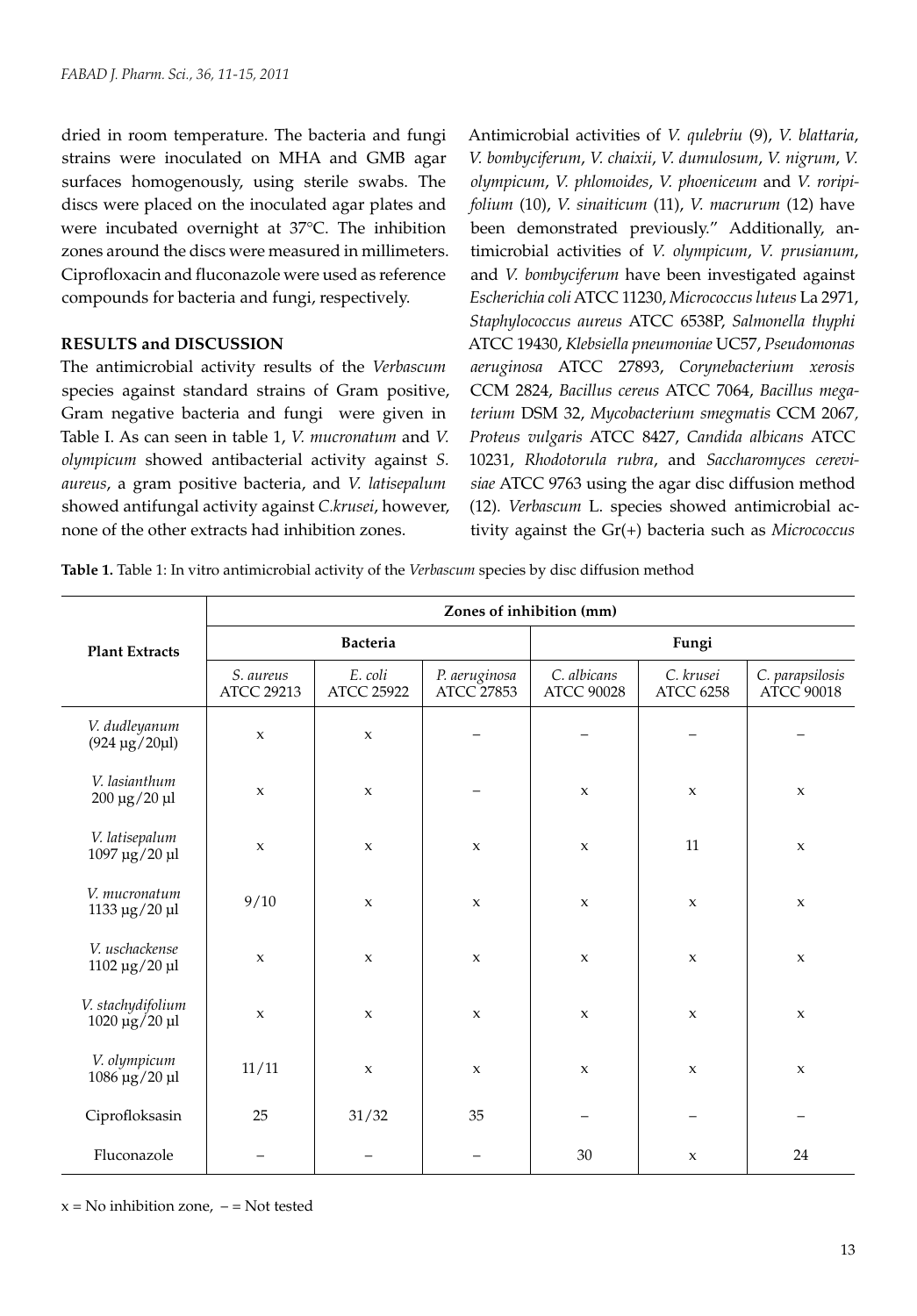*luteus* La 2971, *Staphylococcus aureus* ATCC 6538P and yeasts such as *Candida albicans* ATCC 10231, but no activity was observed against the Gr(-) bacteria used in that study such as *Escherichia coli* ATCC 11230 and *Pseudomonas aeruginosa* ATCC 27893 (13). Moreover, the methanol extracts *of V. gypsicola, V. protractum*, *V. bellum*, *V. dalamanicum*, *V. pseudoholotrichum*, *V. cymigerum*, *V. cholorostegium*, *V. linguifolium*, *V. pellitum*, *V. chionophyllum*, *V. cilicium*, *V. trapifolium*, *V. meinckeanum*, *V. lyratifolium, V. vacillans*, *V. cariense*, *V. adenophorum* and *V. inulifolium* have been found to be effective against gram positive bacteria and the yeast, but no activity observed against gram negative bacteria by disc-diffusion method (14-19). As a result of these studies *Staphylococcus aureus* and the yeast cultures appear to be more susceptible to plant extracts. We also obtained similar results in our research.

# **CONCLUSION**

In conclusion, this study presents the antimicrobial activities of *Verbascum dudleyanum*, *V. lasianthum*, *V. latisepalum*, *V. mucronatum*, *V. olympicum*, *V. stachydifolium* and *V. uschackense*. *Verbascum* species contain biologically active compounds, such as flavonoids, phenylethanoid and neolignan glycosides, saponins, and iridoid glycosides (20). Therefore, further studies are required in order to clarify the bioactive principles responsible of these activities.

## **ACKNOWLEDGEMENT**

The authors thank Prof. Dr. Hayri Duman, Gazi University, Faculty of Science, Department of Botany, Etiler, Ankara, Turkey, for authenticating the plant specimens.

## **REFERENCES**

- 1. Davis PH, Mill RR, Tan K. Flora of Turkey and the East Aegean Islands, Edinburg University Press, 1988.
- 2. Ekim T. *Verbascum* L., Güner A, Özhatay N, Ekim T, Başer KHC (eds.), Flora of Turkey and East Aegean Islands, Edinburg University Press, 11: 193-194, 2000.
- 3. Huber-Morath A. *Verbascum* L., Davis PH (ed.), Flora of Turkey and the East Aegean Islands, Edinburgh University Press, 6: 461-463, 1978
- 4. Baytop A. Therapy with Medicinal Plants in Turkey (Past and Present), Nobel Tip Kitabevleri Ltd., 334-335, 1999.
- 5. Turker AU, Camper ND. Biological activity of common mullein, a medicinal plant. J. Ethnopharmacol., 82: 117-125, 2002
- 6. Tatli II, Akdemir ZS. Traditional uses and biological activities of *Verbascum* Species. FABAD J. Pharm. Sci., 31: 85-96, 2006.
- 7. Wayne PA. Method for antifungal disk diffusion susceptibility testing of yeasts; approved guideline, 2<sup>nd</sup> ed., M44-A2 edn, Clinical and Laboratory Standards Institute, 2009.
- 8. Wayne PA. Performance Standards for Antimicrobial Disk Susceptibility Tests; Approved Standard, 11<sup>th</sup> Edition., M02-A11 edn, Clinical and Laboratory Standards Institute, 2012.
- 9. Salim ML, Ammar HA, Abderrahman S, El-Remawy HA. Phytochemical screening and antimicrobial activity of wild Jordanian plants from Al-Balq'a. Bull. Fac. Pharm. Cairo Univ., 34: 235-238, 1996.
- 10. Meurer-Grimes B, McBerth DL, Hallihan B, Delph S. Antimicrobial activity in medicinal plants of the Scrophulariaceae and Acanthaceae. Int. J. Pharmacogn. 34(4): 243-248, 1996.
- 11. Khafagi IK. Screening *in vitro* cultures of some Sinai medicinal plants for their antibiotic activity. The Journal of Microbiology, 34: 613-627, 2001.
- 12. Guarino C. Antimicrobial activity of *Verbascum macrurum* Ten. (Scrophulariaceae). Bollettino Chimico Farmaceutico, 141(3): 238-242, 2002.
- 13. Dulger B, Kirmizi S, Arslan H, Guleryuz G. Antimicrobial activity of three endemic *Verbascum* species. Pharm. Biol., 40(8): 587-589, 2002.
- 14. Dulger B. Antimicrobial activity of some endemic Scrophulariaceae from Turkey. Pharm. Biol., 44(9): 672-676, 2006.
- 15. Dulger B, Gonuz A. Antimicrobial activity of some endemic *Verbascum*, *Salvia*, and *Stachys* species. Pharm. Biol., 42(4-5): 301-304, 2004.
- 16. Dulger B, Hacioglu N. Evaluation of antimicrobial activity of two endemic Scrophulariaceae members. Asian J. Chem., 20(8): 6385-6390, 2008.
- 17. Dulger B, Hacioglu N. Antimicrobial activity of some endemic *Verbascum* and *Scrophularia*